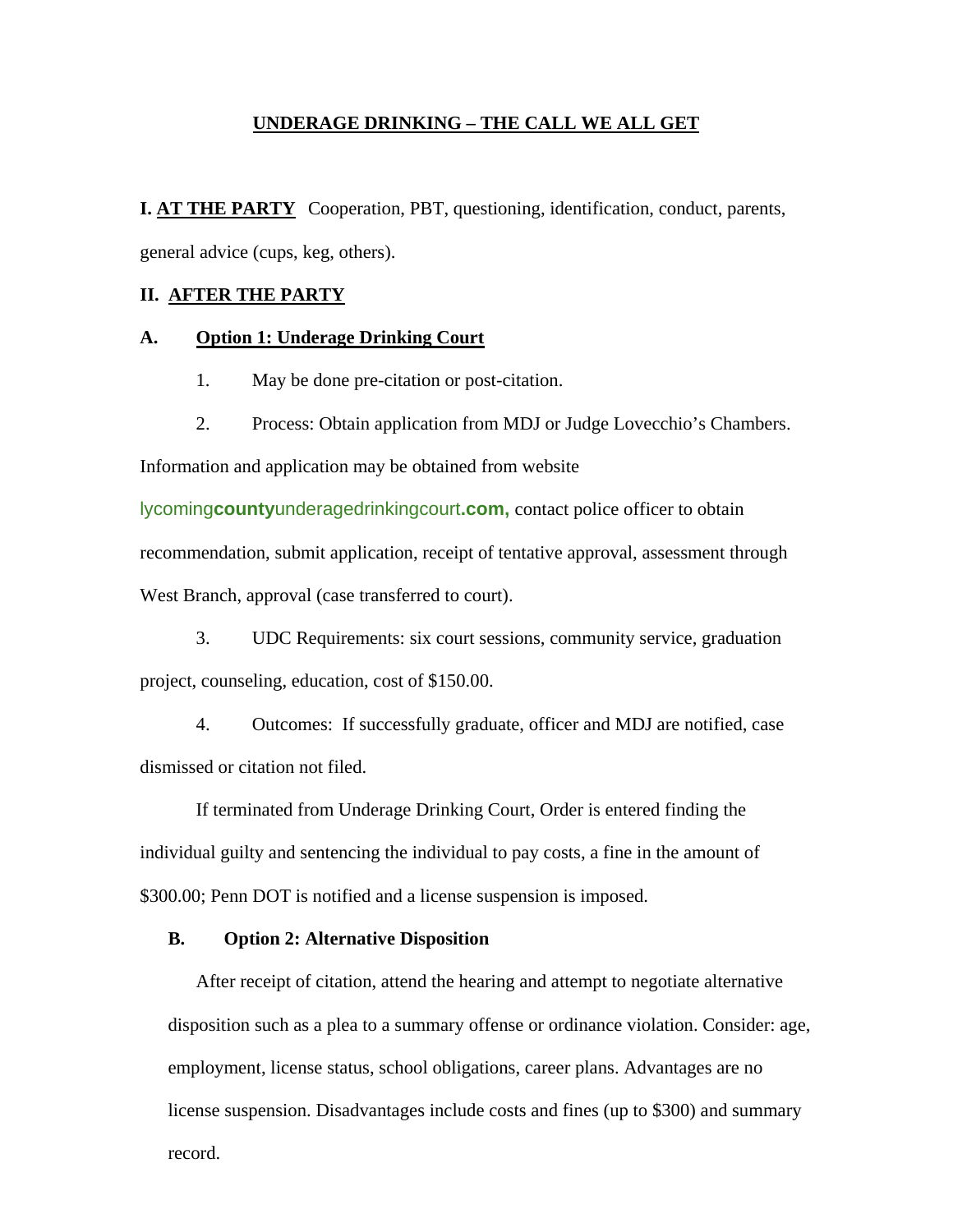# **C. Option 3: Defend against citation**

### **1. BURDEN OF PROOF**

 (a) A person commits a summary offense if he, being less than 21 years of age, attempts to purchase, purchases, consumes, possesses or knowingly and intentionally transports any liquor or malt or brewed beverages as defined in § 631.0.6. 18 Pa. C.S.A. § 6308.The Commonwealth must prove age, the proscribed conduct and prohibited beverage.

 (b) Age is sufficiently established through observing driver's license or admission. The Commonwealth is not required to present a birth certificate or copy of driver's license. Commonwealth v. Elliott, 599 A.2d 1335 (Pa. Super. 1991).

 (c) PBT test is inadmissible. Commonwealth v. Brigidi, 6 A.3d 995 (Pa. 2010).

 (d) Blood or breath tests are not required. Officer's testimony alone may be sufficient. Commonwealth v. Roda, 17 D & C  $4<sup>th</sup>$  352 (1992), aff'd without opinion, 636 A.2d 1215 (Pa. Super. 1993); see also Commonwealth v. Webster, 681 A.2d 806 (Pa. Super. 1996).

 (e) Courts look at totality of the circumstances, including but not limited to, the individual's demeanor and conduct, the odor of an alcoholic beverage, the presence of alcoholic beverages, indicia of drinking and statements of Defendant. Cannot use silence as an admission except for impeachment purposes. Commonwealth v. Molina, 33 A.3d 51 (Pa. Super. 2011), appeal granted, 51 A.3d 181 (Pa. 2012).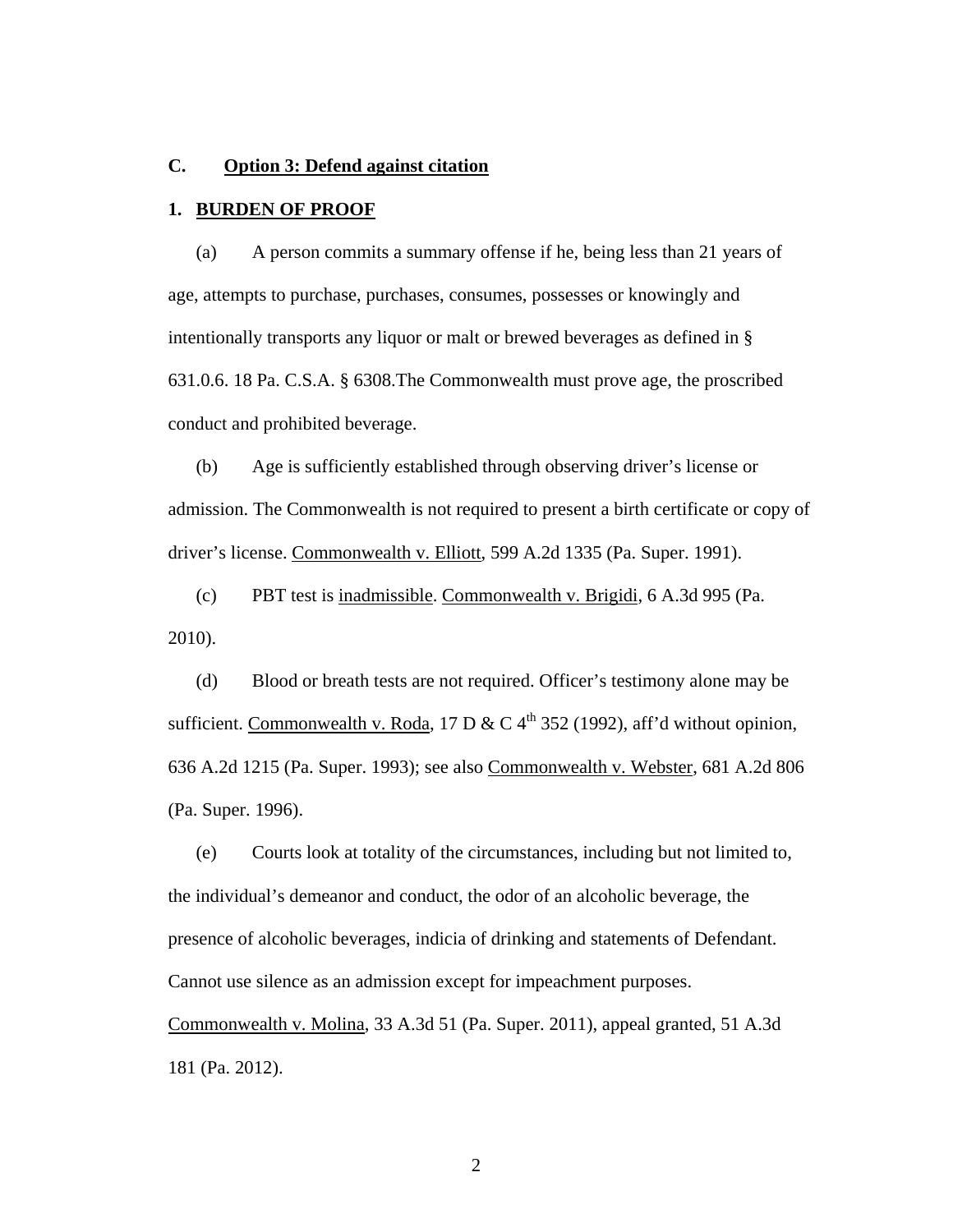(f) It is not a defense that the liquor or brewed beverage was consumed in a jurisdiction other than the jurisdiction where the citation for underage drinking was issued. 18 Pa. C.S.A. § 6308 (a); reversing common law decisions in Commonwealth v. Elliott, 8 Pa. D.& C. 486 (1990); Commonwealth v. O'Brien, 8 Pa. D.& C. 441 (1990).

 (g) Establishing the prohibited beverage may be via circumstantial evidence or judicial notice. Commonwealth v. Piccirillo, 21 Pa. D.& C.  $4^{\text{th}}$  250 (1993), Commonwealth v. Weller, 581 A.2d 1390 (Pa. Super. 1990); Commonwealth v. Harvey, 666 A.2d 1108 (Pa. Super. 1995).

#### **2. MOTIONS TO SUPPRESS**

 (a) There are three categories of interactions between citizens and police. The first is a mere encounter which may be supported by any level of suspicion, but carries no official compulsion to stop or respond. The second is an investigative detention which must be supported by reasonable suspicion; it subjects a suspect to a stop and detention but it does not involve such conditions as to constitute the functional equivalent of an arrest. Finally, an arrest or custodial detention must be supported by probable cause. Commonwealth v. Guess, 2012 PA Super 196 (September 13, 2012), citing Commonwealth v. Hudson, 995 A.2d 1253, 1256-57 (Pa. Super. 2010).

 (b) The pivotal inquiry is whether a reasonable person innocent of any crime would have thought that he or she was being restrained had he or she been in the Defendant's shoes. Of course, the Court must examine all surrounding circumstances evidencing a show of authority or exercise of force including the demeanor of the police officer, the manner of expression used by the officer in addressing the citizen,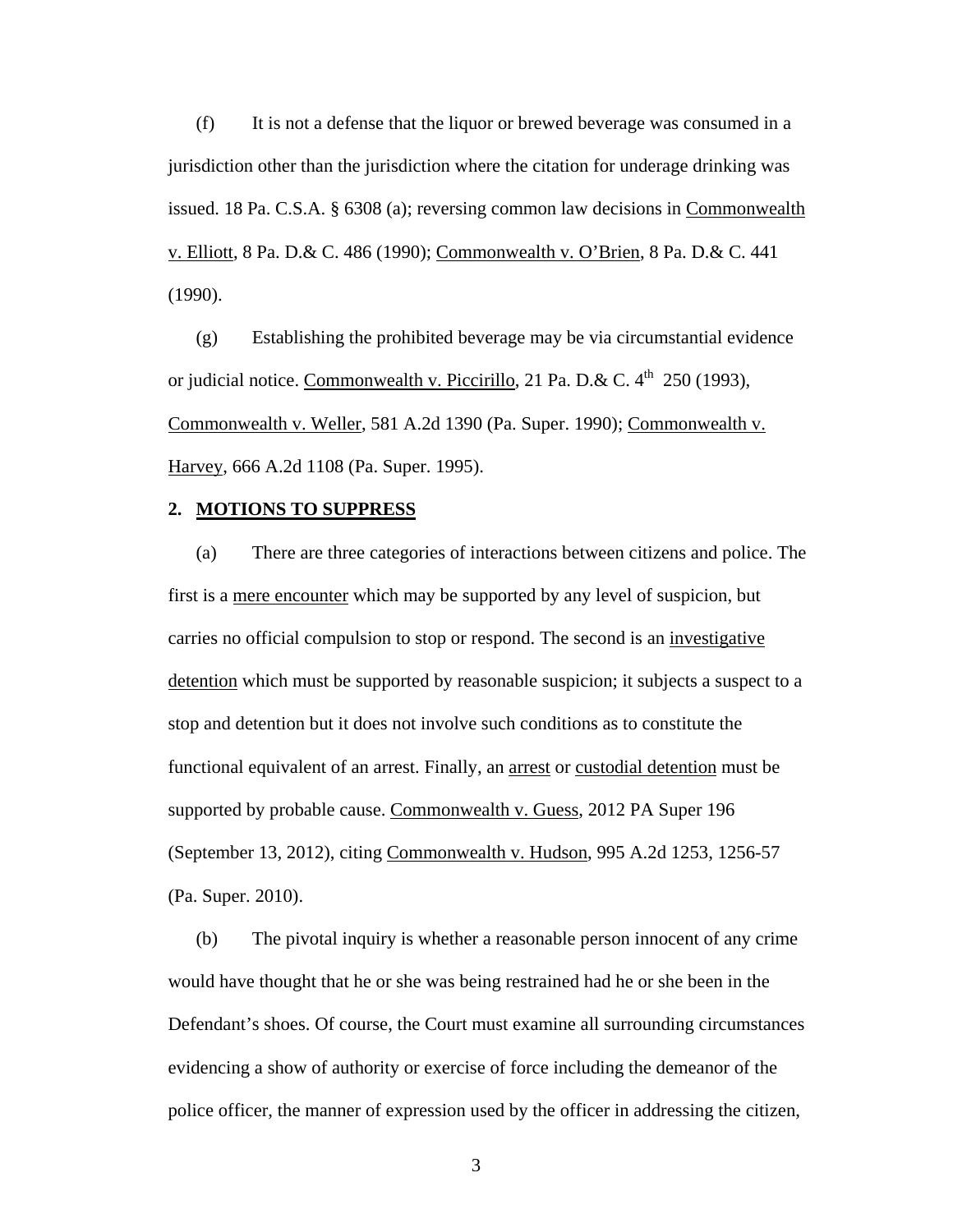and the content of the interrogatories or statements. Commonwealth v. Key, 789 A.2d 282, 288-89 (Pa. Super. 2001).

 (c) Example of circumstances that might indicate a seizure, even when the person did not attempt to leave, would be the threatening presence of several officers, the display of a weapon by an officer, some physical touching of the citizen, or the use of language or tone of voice indicating that compliance with the officer's request might be compelled. Commonwealth v. McClease, 750 A.2d 320, 324-25 (Pa. Super. 2000).

 (d) In the underage drinking context, in order to conduct an investigative detention, the officers must have reasonable suspicion. There must be individualized observation of specific conduct such as drinking alcohol or indicia of intoxication. Commonwealth v. Mistler, 869 A.2d 497 (Pa. Super. 2005). While flight alone is not sufficient for probable cause, it may be considered a factor for reasonable suspicion. Commonwealth v. Banks, 658 A.2d 752 (Pa. 1995).

 (e) Miranda . Miranda rights are required prior to custodial interrogation. Custodial interrogation is questioning initiated by law enforcement after a person has been taken into custody or otherwise deprived of his or her freedom of action in a significant way. Commonwealth v. Gonzalez, 979 A.2d 879 (Pa. Super. 2009). Detentions become custodial when, under the totality of the circumstances, the conditions and/or duration of the detention become so coercive as to constitute the functional equivalent of arrest. Id. Statements made by an individual during an encounter with police, such as spontaneous utterances, small talk or volunteered statements, are not subject to Miranda protections. Id. Biographical information is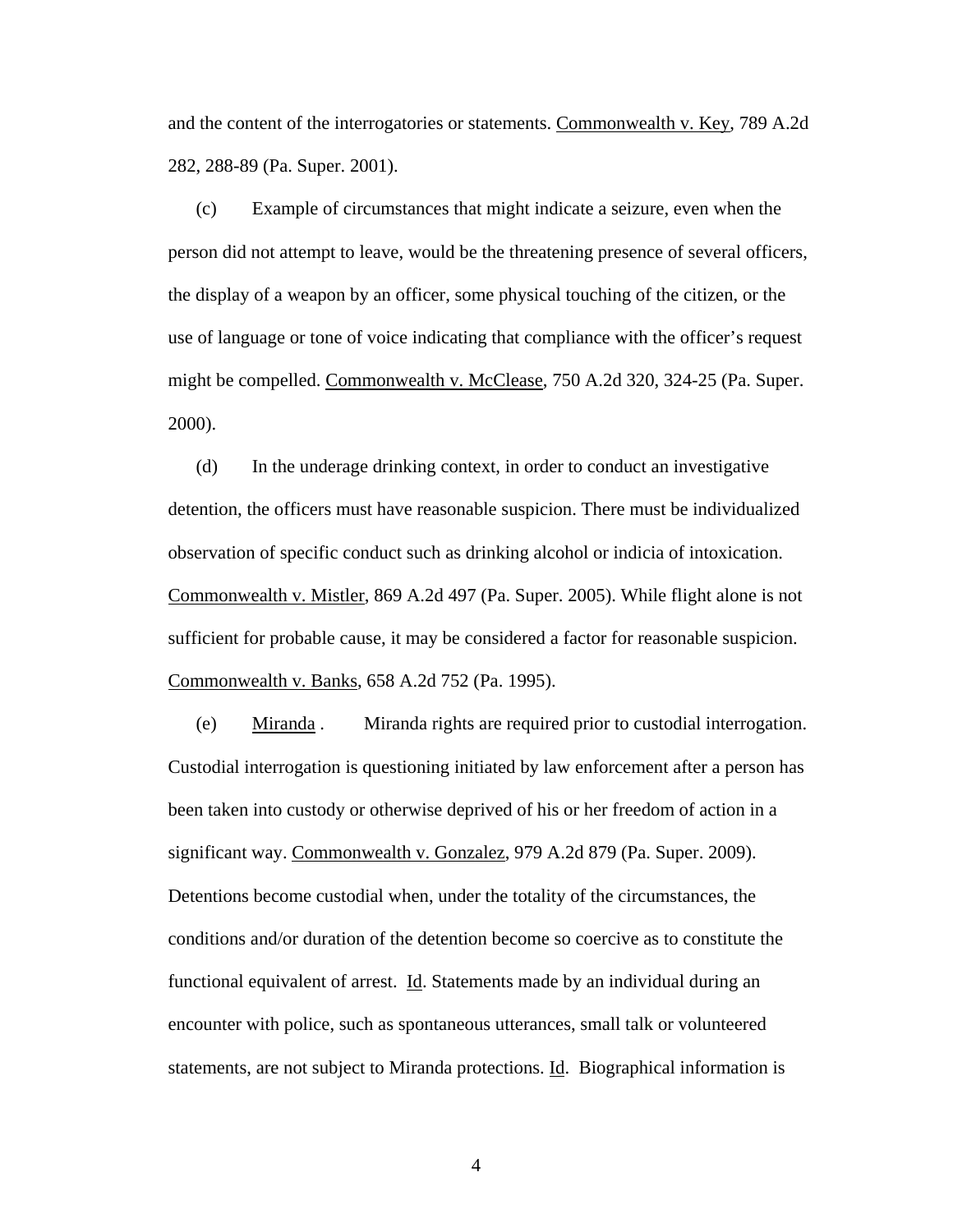not incriminating and Miranda rights not required. Commonwealth v. Garvin, 2012 PA Super 112 (May 30, 2012).

 (f) Procedure. Generally, defects in procedures or content must be raised before conclusion of summary case. Pa. R. Cr. P. 109. In summary cases, however, late filing may be permitted "when the interests of justice require it." Pa.R.Cr.P. 109, comment. Raise suppression issues before MDJ. File Motion to Suppress in summary appeal before Court of Common Pleas.

### **3. PENALTY**

 (a) Costs; fine of not more than \$300.00 (first offense). \$500.00 (second or subsequent offenses).

 (b) Suspension of operating privilege – 90 days for first offense, one year for  $2<sup>nd</sup>$  offense and 2 years for a third or subsequent offense. 18 Pa. C.S.A. § 6310.4 (b). Suspension starts at 16 years of age if under 16 at time offense was committed.

 (c) An occupational limited license authorizes an individual to drive a designated motor vehicle under conditions, when it is necessary for the driver's occupation, work, trade, medical treatment or study. One may obtain an occupational limited license if the underage alcohol violation is his or her first offense. Submit application on Penn DOT website.

#### **III. AFTER CONVICTION**

 **A.** Criminal Record History – No, if not fingerprinted. But, may find through search of MDJ records, DA records, Penn DOT records.

 B. Underage drinking conviction – May be expunged when the individual turns 21. A Petition must be filed in the Court of Common Pleas where the conviction occurred. In order to obtain expungement, all of the conditions of the sentence must